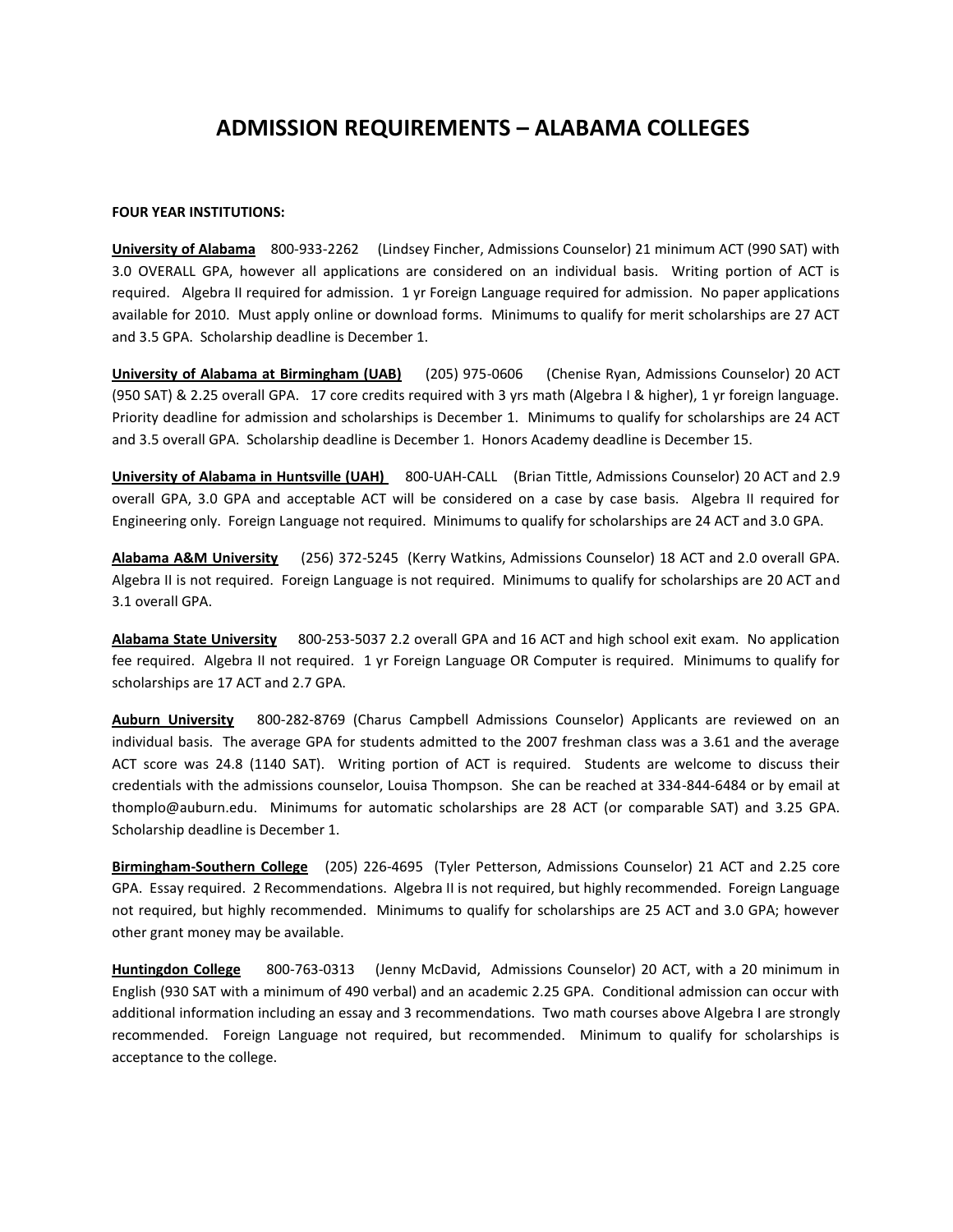**Jacksonville State University** 800-231-5291 (Allison Ortiz, Admissions Counselor) High School diploma or GED certificate required with no specific GPA. 20 or over ACT-unconditional acceptance; 17-19 on ACT- student must take LS 104 Learning Skills class for remediation. If student takes SAT: 950 or above–unconditional acceptance; 830-940–conditional acceptance. Algebra II not required for admission, but recommended. Foreign Language not required. Scholarship deadline is March 1 and minimums to qualify are 22 ACT and 3.0 core GPA.

**Judson College** 800-447-9472 18 ACT (870 SAT) and 2.0 academic GPA. If not meeting either of these requirements, you can apply to the Admissions Committee for possible Conditional Admission approval. Algebra II not required, but recommended. Foreign Language not required, but recommended. Minimums to qualify for scholarships are 20 ACT and 2.5 GPA.

**Miles College** (205) 929-1655 Unconditional admittance given with a high school diploma. Algebra II is not required. Foreign Language is not required. Minimums to qualify for scholarships are 18 ACT and 3.0 GPA.

**University of Montevallo** (205) 665-6030 (Ashley Burge, Randy Engels, Admissions Counselors) 20 ACT (SAT 850), 2.5 overall GPA. Algebra II not required for admission, but recommended. Foreign Language not required for admission, but recommended. Minimums to qualify for scholarships are 25 ACT and 3.0 GPA.

**University of North Alabama** 800-825-5862 (Martile Rowell, Admissions Counselor) Unconditional admittance requires an 18 or above on ACT (870 or above on SAT), GPA of "C" or 2.00 on academic core with a total of 13 core units. Conditional admission can occur when the following requirements are met: 16 or above on ACT (760 or above on SAT), at least 11 core units (4 English, 2 Math, 2 Natural or Physical Science, 3 Social Studies), and GPA is at least 1.75 on academic core. Algebra II is not required for admission. Foreign Language is not required for admission. Minimums to qualify for scholarships are 25 ACT and 3.0 GPA.

**Samford University** (205) 726-3673 (Sara Beth Turner, Admissions Counselor) An essay, 1 recommendation, leadership profile and application. No GPA requirement, however, the freshman class of 2008 had an average GPA of 3.6, an ACT avg. of 26. Must receive one official ACT or SAT report. You can go before the Admissions Committee if you are "borderline" and they will consider the whole picture. Three math courses are required, Algebra II and Geometry preferred. Foreign Language is required. No dual enrollment will be accepted. Minimums to qualify for scholarships are 28 ACT and 3.75 core GPA. December 1 is scholarship deadline.

**University of South Alabama** 800-872-5247 (Courtney Jackson, Admissions Counselor) 19 ACT (SAT 900) with a 2.0 academic GPA. There is a special program, which might admit you with a lower ACT (17-18) and 2.5 academic GPA where you take remedial, non-credit courses until you are academically qualified. You will need to talk to the Associate Director of Admissions to see if you qualify for this program. Algebra II is not required for admission, but highly recommended. Foreign Language not required for admission, but it is helpful. Minimums to qualify for scholarships are 24 ACT and 3.0 GPA.

**Spring Hill College** 800-742-6704 High School diploma, official transcript, letter of recommendation from a teacher or counselor, and a personal essay. Minimum 20 ACT or 1010 SAT. You can apply on line @ www.shc.edu and have \$25.00 app. fee waived. Algebra II not required for admission. 2 years Foreign Language is required. Minimums to quality for scholarships are 20 ACT and 3.0 GPA.

**Troy University** (334) 670-3179 (Tiffany Stevens, Admissions Counselor) Unconditional admittance given with a 19 ACT (870 SAT) and a 2.0 overall GPA. Conditional admittance is given with a 16-18 ACT and 2.5 GPA. Algebra II is not required for admission. Foreign Language is not required for admission. Minimums to qualify for scholarships are 22 ACT and 3.0 GPA.